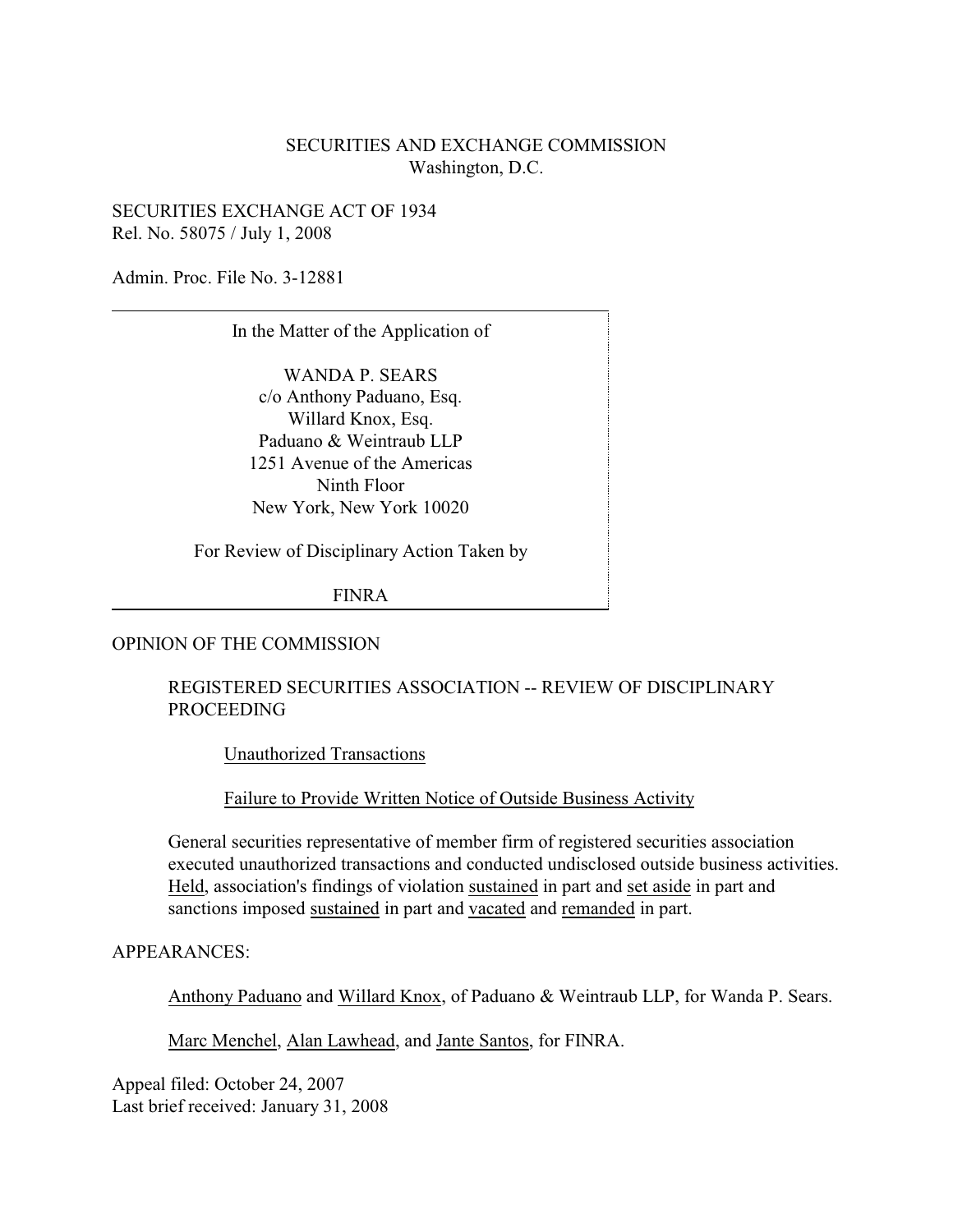I.

Wanda P. Sears, a former general securities representative of American Express Financial Advisors, Inc. ("AMEX"), an NASD member firm, appeals from FINRA disciplinary action. 1/ FINRA found that Sears violated NASD Conduct Rule 2110 by making unauthorized trades in customer accounts and Rules 3030 and 2110 by preparing clients' tax returns for compensation without providing AMEX prompt written notice of this activity. 2/ FINRA suspended Sears for two years for the unauthorized trading and suspended Sears for six months for the undisclosed outside business activity. 3/ We base our findings on an independent review of the record.

# II.

# Unauthorized Transactions

A. 1. Debra McClure became Sears's client in 1999. McClure was a second grade teacher who took over her husband's business after he died in 2001. In February 2002, McClure received a confirmation for a purchase of 450 shares of AOL Time Warner stock for \$13,225.50. McClure testified, however, that she was "surprised" when she received the confirmation because she had "absolutely not" asked Sears to purchase the AOL Time Warner stock for her account. McClure testified that she never bought individual stocks, that she had not agreed to purchase the shares of AOL Time Warner stock, and that she had not had any discussions with Sears or anyone else at AMEX about buying this stock. In April 2002, McClure wrote a letter to AMEX complaining that "Sears never informed [her] of this transaction," that McClure "never purchased individual stocks," and that she "was unaware that [Sears] had the authority to make such

<sup>1/</sup> Sears's Central Registration Depository ("CRD") report indicates that AMEX terminated Sears's association on April 5, 2002, for violating several company policies.

<sup>2/</sup> NASD Rule 3030 provides that no associated person shall be employed by, or accept compensation from, any other person as a result of any business activity, other than a passive investment, outside the scope of his relationship with his employer firm, unless he has provided prompt written notice to the member. NASD Rule 2110 provides that a member, in the conduct of its business, shall observe high standards of commercial honor and just and equitable principles of trade. General Rule 115 extends the applicability of NASD rules governing members to their associated persons.

<sup>3/</sup> FINRA's Department of Enforcement did not seek fines or costs in this case because Sears had sought bankruptcy protection.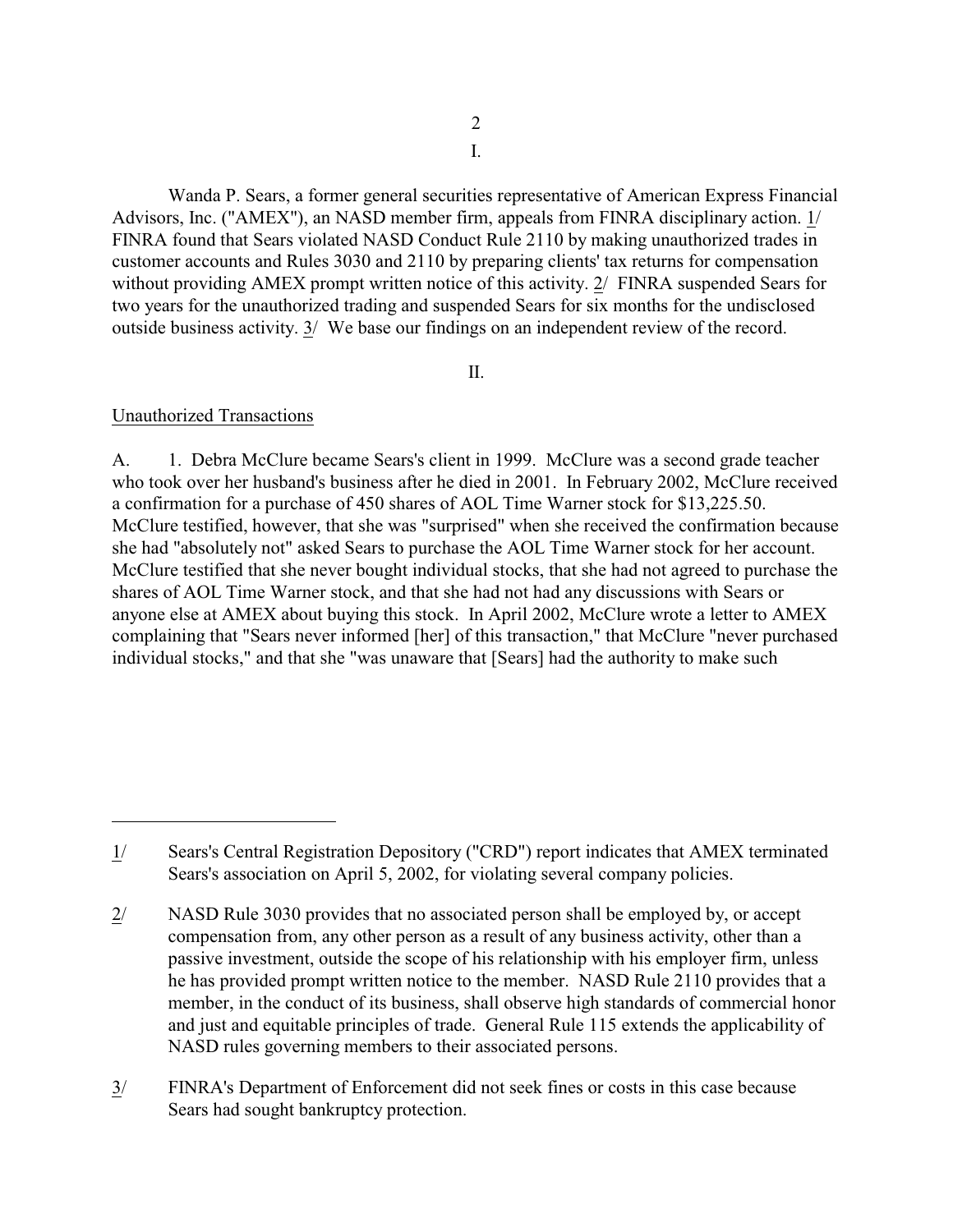purchases on [McClure's] behalf." 4/ AMEX subsequently reimbursed McClure for her losses associated with the AOL Time Warner transaction.

Sears testified that McClure authorized the AOL Time Warner trade after McClure complained that her mutual funds were "going nowhere" and Sears told McClure how Sears had made enough money trading individual stocks for Sears's daughter to make a down payment on a new house. Sears disputed McClure's claim that the AOL Time Warner trade was unauthorized, asserting that McClure was just "mistaken" and "confused." 5/

2. Walter Gwaltney became Sears's client in 1998. In 2002, Gwaltney discovered a purchase of 3,675 shares of XO Communications ("XO") stock in his retirement account in January of that year for \$549.08. Gwaltney testified, however, that he did not authorize Sears to purchase this stock. Mary Gwaltney, Walter Gwaltney's wife, testified that she also did not authorize Sears to make this purchase. 6/ In June 2002, Walter and Mary Gwaltney wrote a letter to AMEX complaining that Sears "purchased XO Communications stock in January 2002 without our knowledge." 7/

Although Sears states in her reply brief that Mary Gwaltney "was not a joint account holder," Sears testified that she discussed XO stock with Mary Gwaltney who authorized the trade. According to Sears, she told Mary Gwaltney that XO was "way, way down" but new management was hoping to revive it. Sears said that Mary Gwaltney agreed to invest \$549 as a "gamble" to get "something significant to put towards" a new boat her husband hoped to buy. 8/

B. NASD Rule 2110 requires that persons associated with member firms "observe high standards of commercial honor and just and equitable principles of trade." An associated person is "responsible for obtaining his [or her] customer's consent prior to purchasing a security for the

<sup>4/</sup> In October 2003, in connection with FINRA's investigation, McClure signed a declaration stating that she "did not authorize" the purchase of the AOL Time Warner stock, that she "did not discuss this trade with Sears," and that she had "never given Sears permission to buy or sell individual stocks in [her] accounts without [her] prior consent."

<sup>5/</sup> The record indicates that Sears did not earn a commission on this trade.

<sup>6/</sup> In October 2003, in connection with FINRA's investigation, the Gwaltneys signed a declaration stating that Sears "did not request or receive permission from either of us to buy" XO stock and that they "did not even discuss this stock with Sears."

<sup>7/</sup> The record does not indicate whether AMEX reimbursed the Gwaltneys for this trade.

<sup>8/</sup> The record does not indicate whether Sears earned a commission on this trade.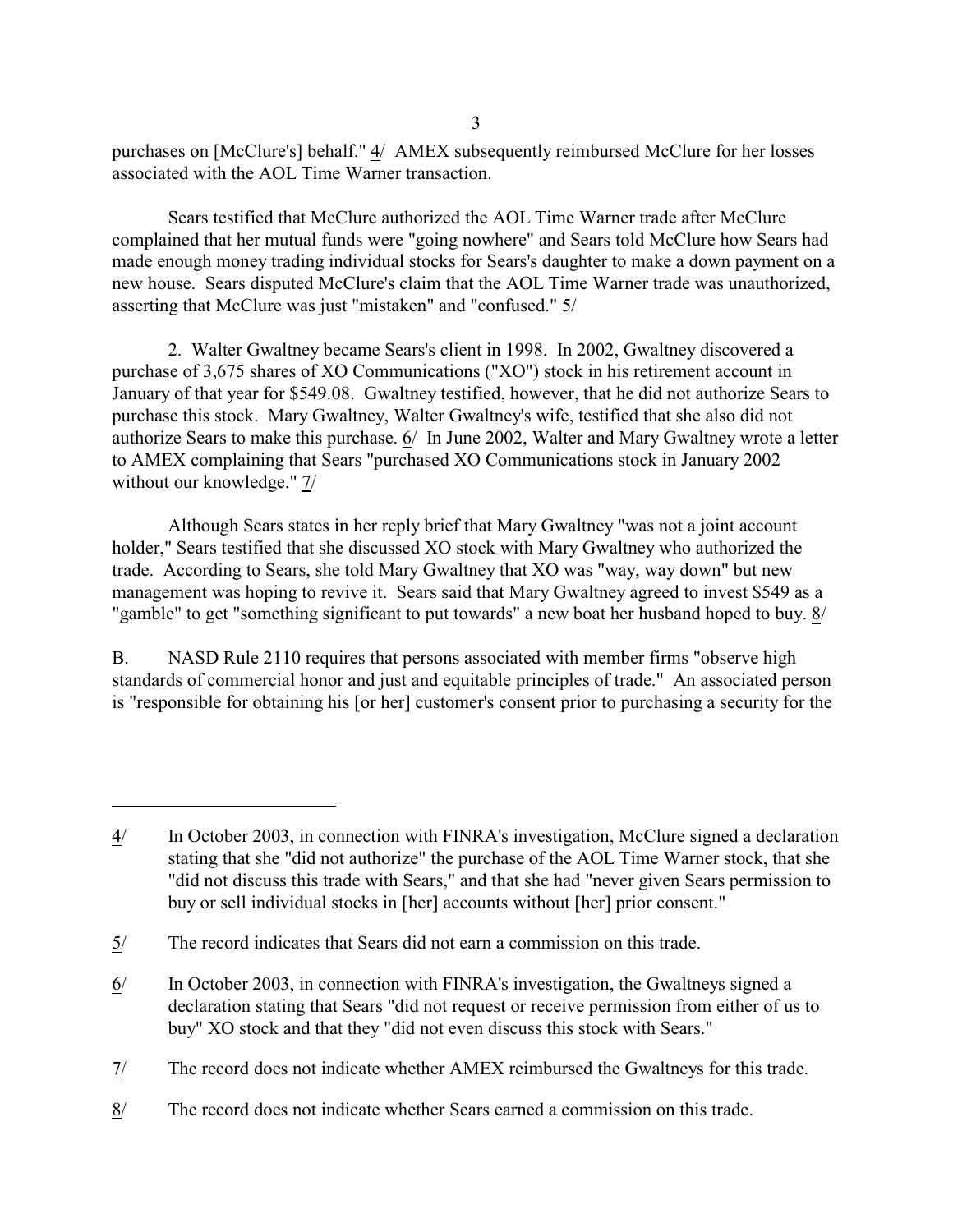customer's account." 9/ As we have held, "[u]nauthorized trades are a serious breach of the duty to observe high standards of commercial honor and just and equitable principles of trade." 10/ Such misconduct goes "to the heart of the trustworthiness of a securities professional," 11/ and "is a fundamental betrayal of the duty owed by a sales[person] to his [or her] customers." 12/

Both Debra McClure and Walter Gwaltney testified that Sears purchased a security for their respective accounts without obtaining their authorization. Although Sears contends that McClure's and Gwaltney's testimony "was outweighed by substantial evidence that such customers authorized such trades," Sears's only evidence on this point was her own testimony, and the Hearing Panel did not credit that testimony. The Hearing Panel stated that the "customers who testified were adamant that they did not give Sears permission to purchase the stocks in question for their accounts." It concluded that, "having heard all of the witnesses testify and having observed their demeanor, [it] did not find Sears' testimony to be credible."

It is well established that "the credibility determination of the initial decisionmaker is entitled to considerable weight and deference, since it is based on hearing the witnesses' testimony and observing their demeanor." 13/ We have also held that, "without substantial evidence in the record to the contrary, we cannot depart from the fact finder's determination of credibility." 14/ We find no basis to disturb the Hearing Panel's credibility finding here. As the Hearing Panel noted, McClure and Gwaltney testified adamantly that they did not authorize the transactions. Neither was discredited in any way nor was their testimony called into question as a result of cross-examination during the hearing. Their testimony was also consistent with other documentary evidence in the record. Accordingly, we find that Sears made unauthorized trades in the accounts of McClure and Gwaltney and, therefore, violated Rule 2110 as alleged. 15/

- 9/ Cartlon Wade Fleming, Jr., 52 S.E.C. 409, 412 (1995).
- 10/ Bradley Kanode, 49 S.E.C. 1155, 1156 (1989).
- 11/ Adam Stuart Levine, 51 S.E.C. 395, 397 (1993).
- 12/ Keith L. DeSanto, 52 S.E.C. 316, 323 (1995), aff'd, 101 F.3d 108 (2d Cir. 1996) (Table); accord Michael G. Keselica, 52 S.E.C. 33, 37 (1994).
- 13/ Jon R. Butzen, 52 S.E.C. 512, 514 n.7 (1995).
- 14/ Fu-Sung Peter Wu, 55 S.E.C. 737, 746-47 n.22 (2002).
- 15/ Robert E. Gibbs, 51 S.E.C. 482, 483-84 (1993) (finding unauthorized transaction where no basis existed for disagreeing with credibility of customer's testimony that trade was unauthorized where such testimony "was comprehensive and was not discredited or called into question as the result of extensive cross-examination during the hearing" and "was consistent on the relevant facts with an affidavit that [customer] and his wife had previously submitted to the NASD"), aff'd, 25 F.3d 1056 (10th Cir. 1994) (Table).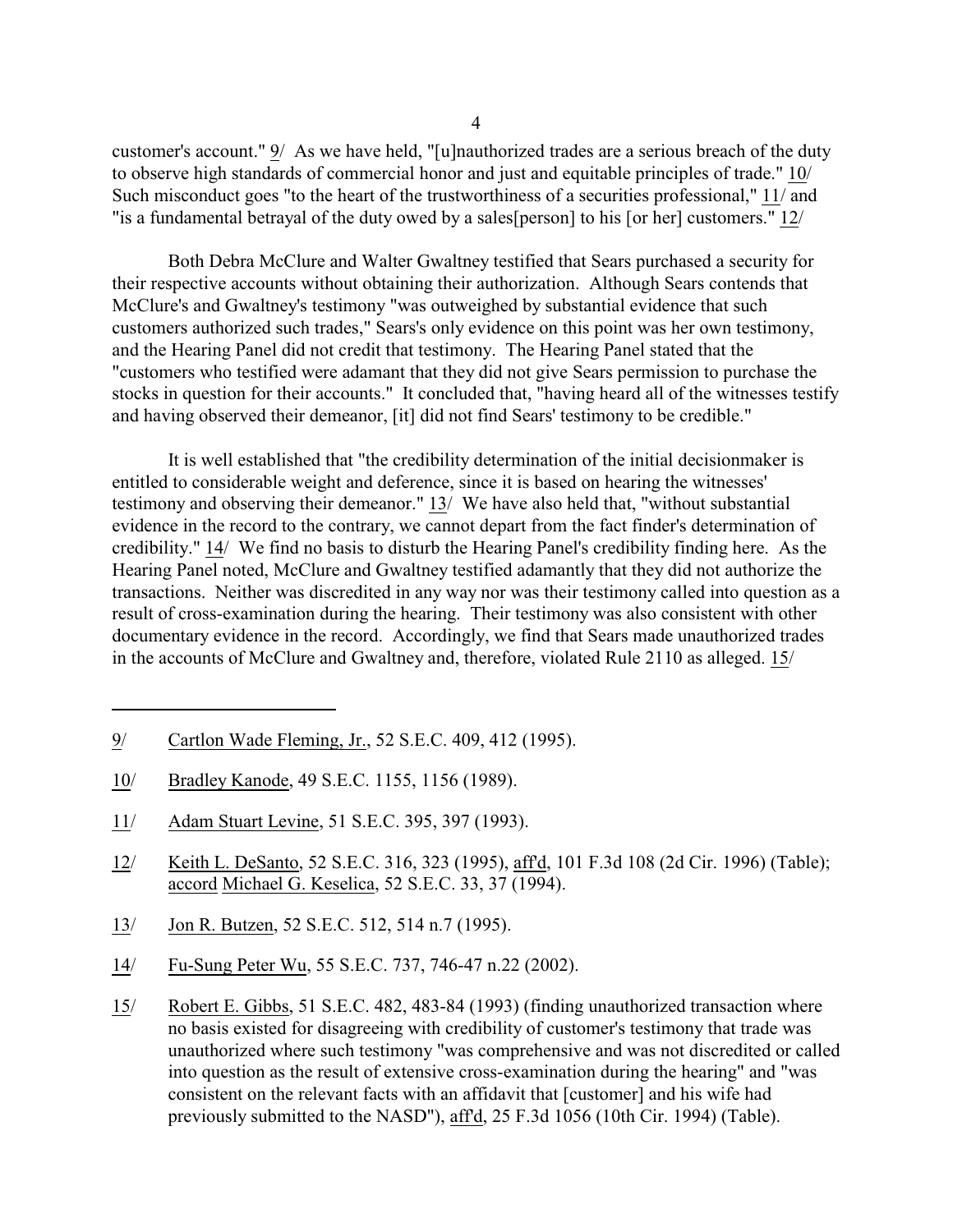FINRA also made findings that Sears executed an additional eighteen unauthorized trades in the accounts of four other clients. As discussed below, we have determined to set aside these additional findings of violation.

In addition to McClure and Gwaltney, the two customers who testified at the hearing, FINRA's Department of Enforcement ("Enforcement") included in its exhibits declarations (the "Declarations") from four of Sears's other clients in which those clients stated that Sears made unauthorized trades in their accounts. A FINRA examiner prepared the Declarations, and Sears's clients signed them. In the Declarations, Laura Rossie stated that Sears made twelve unauthorized trades in her account, Charles Hoskins stated that Sears made four unauthorized trades in his account, and Paul DiMarco and Diane Rinehard each stated that Sears made one unauthorized trade in their accounts. None of these additional four customers testified, and Enforcement did not introduce any documentation underlying these trades. Its counsel stated in closing argument merely that the Declarations "corroborated" the assertions of the testifying customers. Sears testified that she never made any unauthorized trades in any of the accounts identified in the Declarations.

Sears argues that it was unfair for FINRA to find unauthorized trades based on the declarations because the "unauthorized trades referenced in the Declarations were neither identified nor the subject of any cause of action in the Complaint." 16/ The complaint alleged unauthorized trades only in the accounts of McClure, Gwaltney, and a third customer, Jean Thomas. 17/ The complaint did not mention customers Rossie, Hoskins, DiMarco, or Rinehard.

We have held that a complaint need not specify all details regarding a case against a respondent. 18/ Rather, we have found it "sufficient if the respondent 'understood the issue' and

17/ Although Enforcement initially planned to call Thomas, it never did so, and the Hearing Panel made no findings with respect to her account. Enforcement stated that it ultimately chose not to call Thomas because her testimony would be "cumulative and redundant." Thomas was 85 years old at the time of the hearing and had been hospitalized recently.

<sup>16/</sup>  Sears also contends that the Declarations "constituted impermissible hearsay." However, "it is well established that hearsay evidence is admissible in administrative proceedings, if it is deemed relevant and material." Otto v. SEC, 253 F.3d 960, 966 (7th Cir. 2001). The Declarations were relevant and material, and FINRA therefore admitted them properly.

<sup>18/</sup>  See, e.g., Fox & Co. Inv., Securities Exchange Act Rel. No. 52697 (Oct. 28, 2005), 86 SEC Docket 1895, 1908 n.34 (sustaining NASD's finding of recordkeeping violations even though "NASD's complaint did not specifically allege Applicants' failure to book the arbitration award as a liability in FOX's January 31, 2002 books and records as one of the inaccuracies supporting the alleged recordkeeping violations").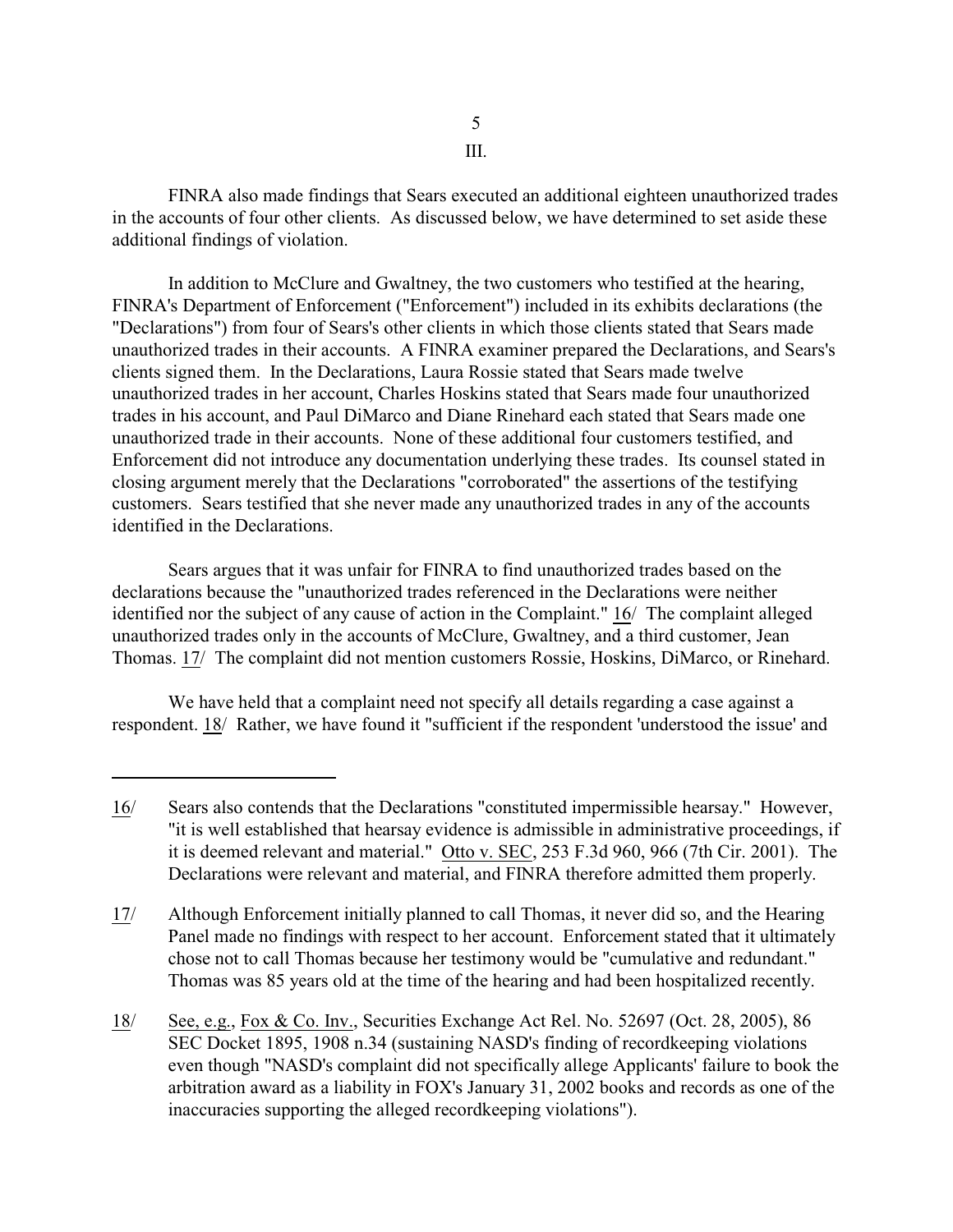'was afforded full opportunity' to justify its conduct during the course of the litigation." 19/ Thus, in considering this kind of procedural question, we have focused less on "the adequacy of the . . . pleading" and more on "the fairness of the whole procedure." 20/

Here, the record does not indicate that Sears had adequate notice that the claims made by the four other customers in the Declarations were intended to provide a basis for additional findings of violation. There is no reference to any of these four additional customers in the complaint. Enforcement's pre-hearing brief discussed only the trades that the complaint alleged were unauthorized. Although Enforcement introduced the Declarations at the hearing, it adduced no underlying documentation related to the trades, and it did not indicate that it sought to hold Sears liable for those trades. In closing arguments, Enforcement counsel asserted only that the evidence of unauthorized trading in the accounts of McClure and Gwaltney was "corroborated by the other [D]eclarations." Enforcement's proposed findings of fact did not seek a finding that Sears engaged in unauthorized trading in the accounts of Rossie, Hoskins, DiMarco, or Rinehard, and its post-hearing brief urged only that the Hearing Panel find that "Sears violated NASD Conduct Rule 2110 by effecting [the] unauthorized transactions as alleged in the Complaint."

FINRA, however, found that Sears violated Rule 2110 by executing unauthorized trades in the accounts of not only McClure and Gwaltney but also in the accounts of Rossie, Hoskins, DiMarco, and Rinehard. Under the circumstances, we conclude that it is not appropriate to hold Sears liable for additional Rule 2110 violations based on the Declarations because it appears Sears lacked adequate notice that the Declarations were an additional basis for FINRA's allegations. 21/ We therefore set aside the additional findings of unauthorized trading based on the Declarations. 22/

- 19/ Aloha Airlines, Inc. v. CAB, 598 F.2d 250, 262 (D.C. Cir. 1979) (quoting NLRB v. McKay Radio & Tel. Co., 304 U.S. 333, 350 (1938)).
- 20/ Id. (quoting 2 K. Davis, Administrative Law Treatise, § 8.04 at 525 (1958)).
- 21/ See 15 U.S.C. § 78*o*-3(b)(8) (requiring that FINRA "provide a fair procedure for the disciplining of members and persons associated with members").
- 22/ See James L. Owsley, 51 S.E.C. 524, 528 (1993) (setting aside findings of antifraud violations based on misrepresentations not alleged in NASD's complaint where the record did not indicate that the respondent "understood the issue and was afforded a sufficient opportunity to justify his conduct with respect thereto"); Paulson Inv. Co., 47 S.E.C. 886, 890 (1983) (setting aside violations not charged in NASD's complaint where the record indicated that Applicants were not "given adequate notice of these additional allegations, or a proper opportunity to defend themselves against them").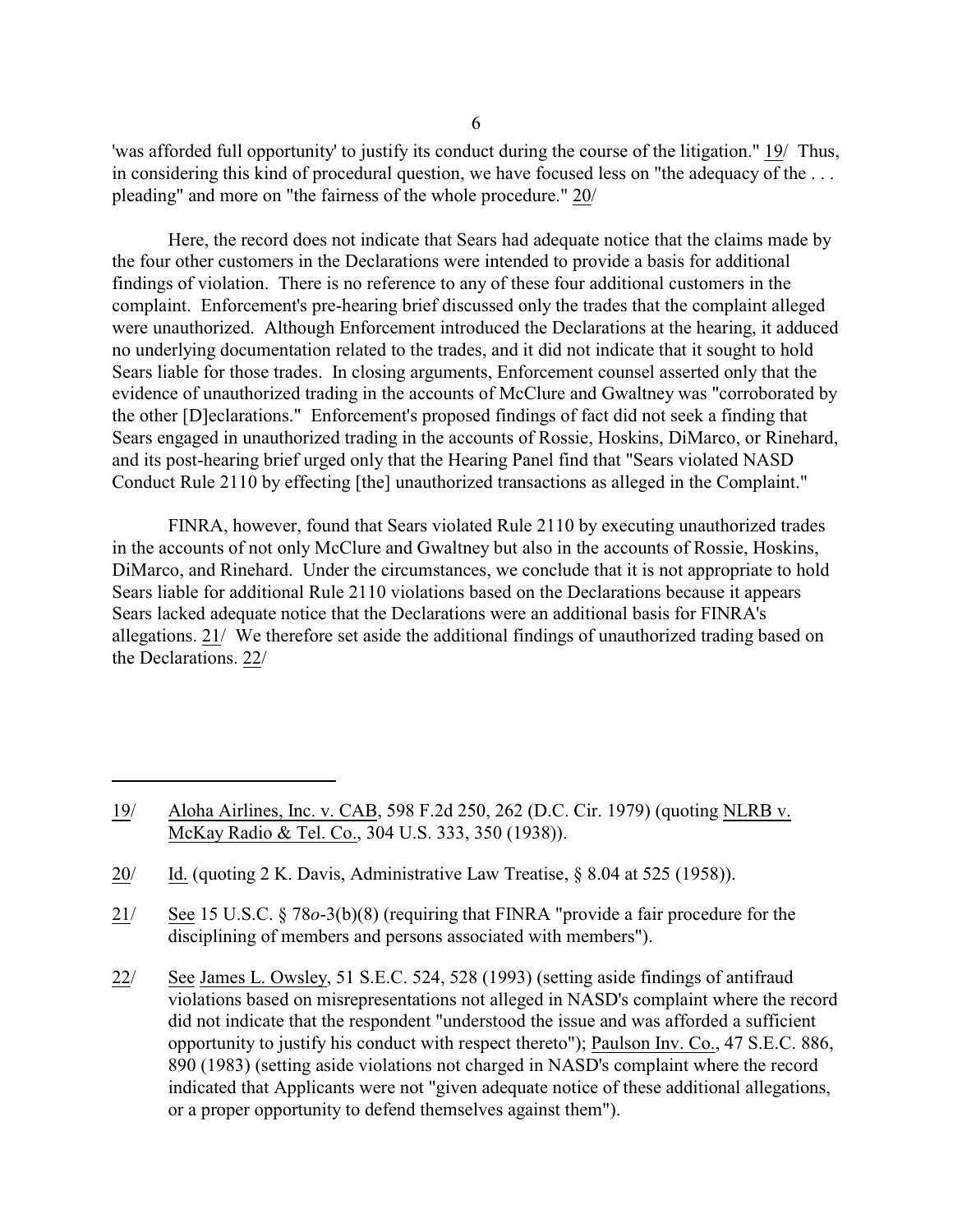## Outside Business Activities

A. Sears admitted that, at her office, she helped her clients prepare tax returns. She testified that, while associated with AMEX, she "worked with approximately forty people on their tax returns each year." Sears also testified that she never disclosed to AMEX that she provided these tax preparation services. The record contains "Outside Activities Disclosure Forms" that Sears submitted to AMEX for the years 1998-2002 that corroborate Sears's admission. Sears did not disclose her tax preparation activities on any of the forms. Sears also admitted that, between 1998-2002, she received total compensation for these services of approximately \$3,515. 23/

B. NASD Rule 3030 provides that no "person associated with a member in any registered capacity shall be employed by, or accept compensation from, any other person as a result of any business activity, other than a passive investment, outside the scope of his relationship with his employer firm, unless he has provided prompt written notice to the member." The record establishes, and Sears does not dispute, that Sears prepared tax returns for her clients for compensation. Although Sears does not deny that she never gave express written notice of her tax preparation services to AMEX, she argues that AMEX had constructive notice of her activities. Sears contends that she "disclosed her assistance" to AMEX and that AMEX "was on notice of such assistance" because she kept copies of the tax returns in her client files which her supervisors reviewed and because she prepared the returns on AMEX computers. Neither action, however, constitutes the requisite written notice Rule 3030 demands. 24/

Although Sears does not deny providing the tax services as FINRA found, she argues that those services cannot form the basis for findings of violation because, she asserts, no precedent "constru[es] the preparation of customer tax returns as an outside business activity." We do not consider this argument to be a valid defense because no precedent suggests that tax preparation

<sup>23/</sup> As part of FINRA's investigation, Sears sent FINRA a letter recounting her non-securities income received from 1998-2002. In this letter, Sears acknowledged preparing tax returns for her clients. She attached spreadsheets detailing each client's name, the type of tax return prepared, and the compensation received.

<sup>24/</sup> See Herbert J. Burns, 52 S.E.C. 823, 825 (1996) (finding that applicant violated NYSE rule prohibiting engaging in outside business activities without making a written request and receiving the prior written consent of member firm where applicant claimed that firm approved his activities in minutes of board meetings that applicant wrote on a yellow legal pad because "the informal jottings of an interested person cannot constitute the requisite written permission to engage in outside business activities").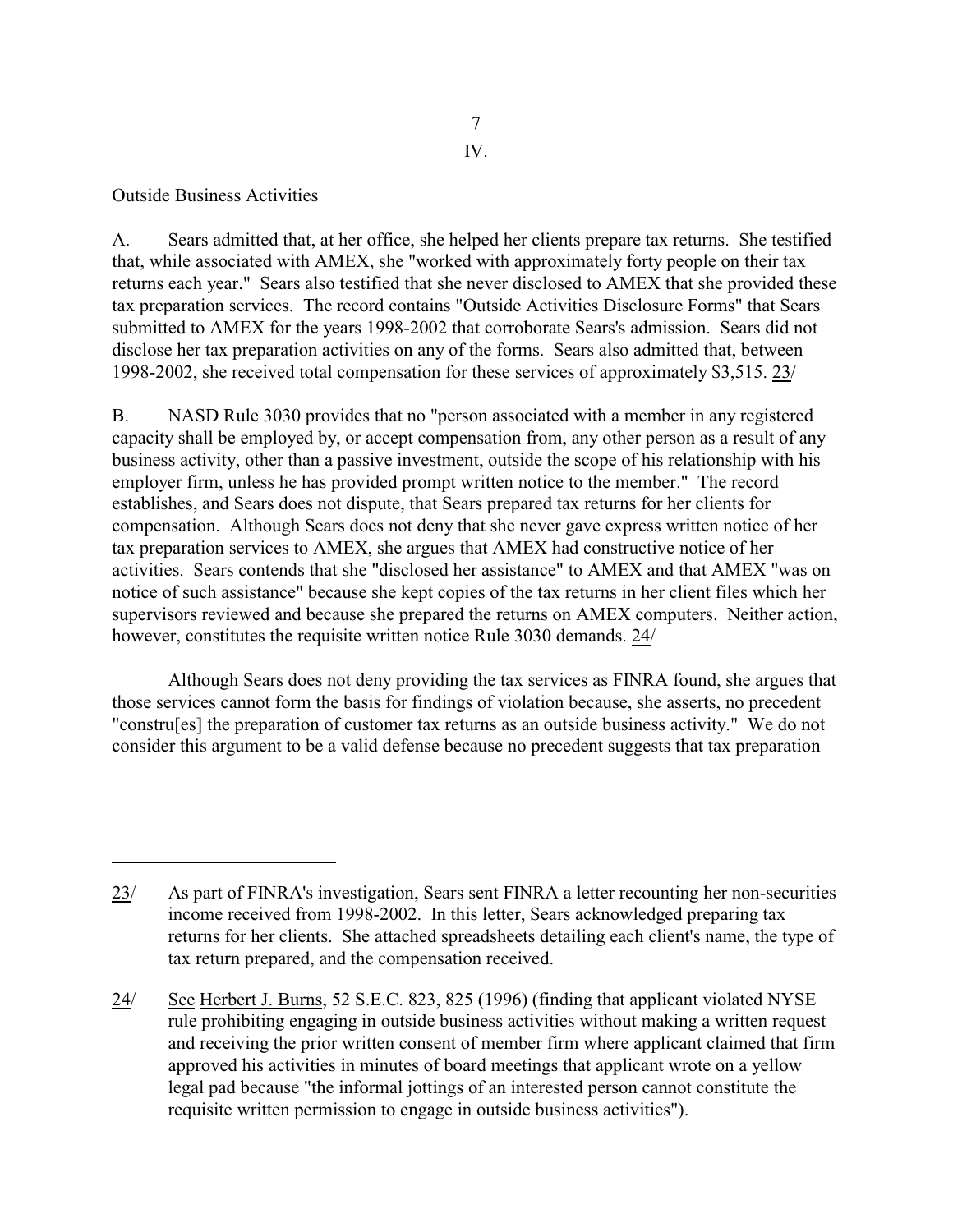services do not constitute an outside business activity, 25/ and because NASD has stressed in its publications that associated persons are required "to report any kind of business activity engaged in away from their firm." 26/ AMEX's own outside activities disclosure form, moreover, required that associated persons disclose any "source of compensation outside the company."

Sears also challenges FINRA's finding that she engaged in undisclosed outside business activities on the ground that, according to Sears, FINRA relied improperly on the testimony of Richard Zue, Sears's former supervisor. According to Sears, Zue's testimony "was inherently biased and unreliable" because Zue, in addition to supervising Sears, "was a rival financial advisor." FINRA, however, "credit[ed]" Zue's testimony that "he had no knowledge that Sears prepared tax returns for customers," and Sears presented no evidence that contradicted Zue on this point. 27/ Although Sears argues further that the Commission should give no weight to Zue's testimony because she "presented substantial evidence that [AMEX] knew of her assistance to some of her customers with the preparation of their tax returns," the sole basis of that assertion of knowledge is that she kept the returns in her files and prepared the returns on AMEX computers -- a proposition we already rejected as sufficient notification. She did not establish that AMEX or Zue, in fact, knew about her outside business activities.

Although FINRA credited Zue's testimony, his testimony was not the basis for FINRA's findings. Its opinion stated that it found the Rule 3030 violation "based on Sears's own admissions." As noted, Sears admitted she prepared tax returns for clients for compensation and did not provide AMEX written notice of these activities. We agree with FINRA that Sears's own

<sup>25/</sup> It is obvious that a violation can be found even though the rule or concept at issue has never been litigated. See, e.g., Inv. Planning, Inc., 51 S.E.C. 592, 598 (1993) (finding that applicants charged unfair prices by charging at least 4% markups despite applicants' claim "that disciplinary action for charging a 5% markup [was] unprecedented").

<sup>26/</sup> NASD Notice to Members 01-79 (emphasis in original), available at www.finra.org.

<sup>27/</sup> After Enforcement introduced a memorandum Zue wrote describing conversations with some of Sears's clients which led Zue to conclude that Sears had made unauthorized trades in the accounts of at least three other clients, Sears introduced affidavits signed by those three clients disclaiming that Sears made unauthorized trades in their accounts. FINRA, therefore, did "not rely on the Zue memorandum" because the "affidavits [came] directly from Sears's customers, and [were] not a secondhand account of conversations with customers." Nonetheless, although FINRA did not rely on the Zue memorandum to support the allegations of unauthorized trading, it found Zue's testimony with respect to his lack of knowledge of Sears's outside business activities to be credible. We also do not rely on the Zue memorandum to sustain findings of unauthorized trading. As noted, Sears introduced no evidence to refute Zue's testimony with respect to her tax services.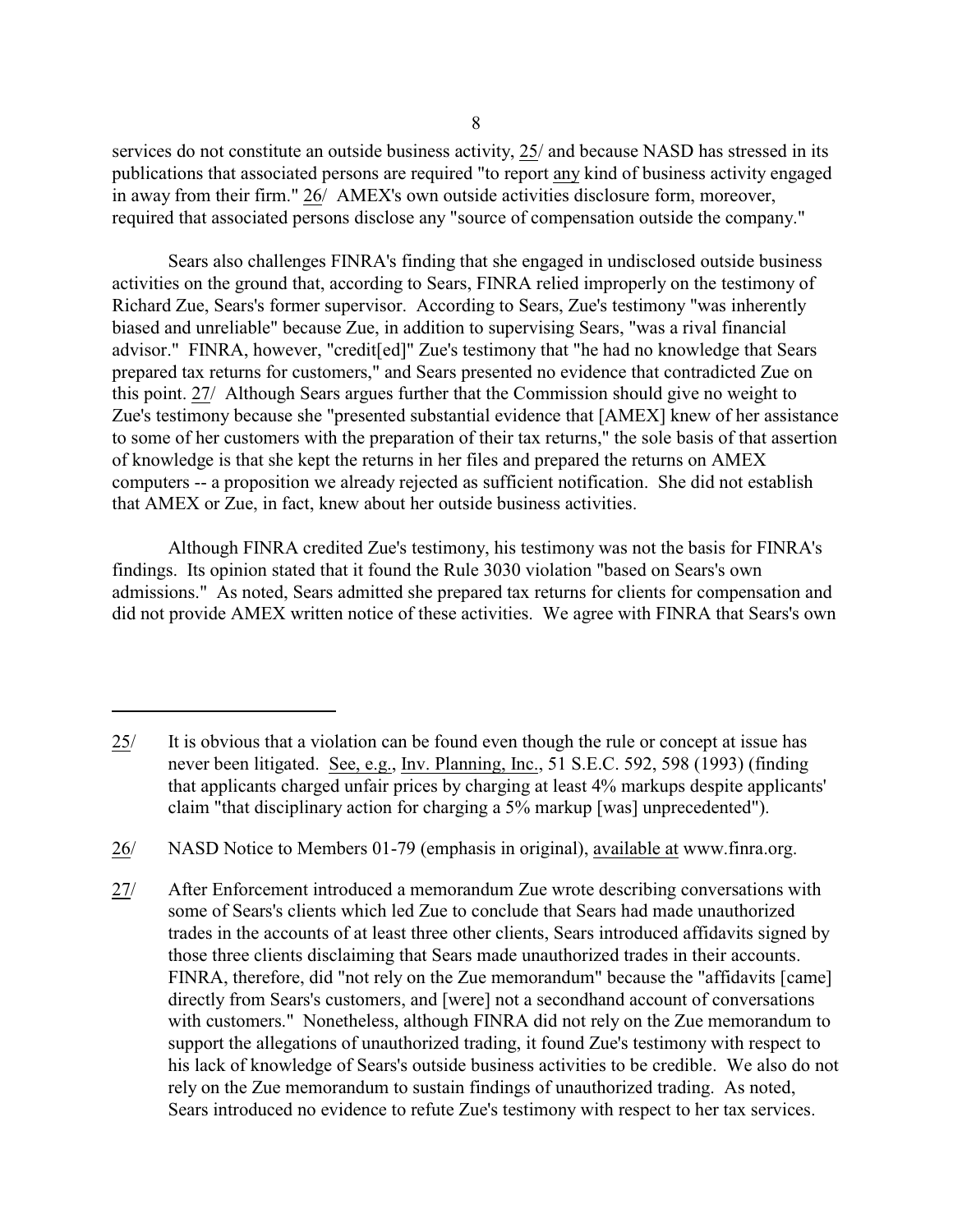admissions establish that she violated Rules 3030 and 2110, and we see no basis to set aside this finding. 28/

V.

Section  $19(e)(2)$  of the Securities Exchange Act of 1934 requires that we sustain FINRA's sanctions unless we find, having due regard for the public interest and the protection of investors, that the sanctions are excessive or oppressive or impose an unnecessary or inappropriate burden on competition. 29/ We begin our analysis with a consideration of whether the imposed sanctions are allowable under FINRA's Sanction Guidelines. Although we are not bound by the guidelines, we use them as a benchmark in conducting our review under Section  $19(e)(2)$ .

A. We turn first to the two-year suspension FINRA imposed for Sears's unauthorized trading. FINRA's Sanction Guidelines recommend a suspension of ten business days to one year or, in egregious cases, a suspension of up to two years or a bar. 30/ The guidelines identify three categories of egregious unauthorized trading: (1) "quantitatively" egregious unauthorized trading, i.e., unauthorized trading that is egregious because of the sheer number of unauthorized trades executed; (2) unauthorized trading accompanied by aggravating factors, such as efforts to conceal the unauthorized trading, attempts to evade regulatory investigative efforts, customer loss, or a history of similar misconduct; and (3) "qualitatively" egregious trading measured by the strength of the evidence and the respondent's motives in effecting the trades. 31/ Although FINRA found that Sears's unauthorized trades were not qualitatively egregious and did not involve aggravating conduct, it nonetheless found those trades quantitatively egregious.

We emphasize that, as we have noted previously, "[u]nauthorized trading is very serious misconduct." 32/ Here, however, we have set aside findings of violation with respect to eighteen of the twenty trades FINRA deemed unauthorized. Under the circumstances, it is appropriate to

- 30/ FINRA Sanction Guidelines 103 (2006 ed.). The guidelines also recommend a fine, but FINRA did not impose a fine because Sears had filed for bankruptcy. See supra note 3.
- $31/$  Id. at 103 n.2.
- 32/ Howard Alweil, 51 S.E.C. 14, 18 (1992).

<sup>28/</sup>  FINRA's finding that Sears also violated Rule 2110 is in accord with "the judiciallyrecognized policy that a violation of another NASD rule constitutes a violation of just and equitable principles of trade." Anthony H. Barkate, 57 S.E.C. 488, 489 n.1 (2004) (citing Sirianni v. SEC, 677 F.2d 1284, 1288 (9th Cir. 1982)), petition denied, 125 Fed. Appx. 892 (9th Cir. 2005) (unpublished).

<sup>29/ 15</sup> U.S.C.  $\S 78s(e)(2)$ . Applicant does not claim, and the record does not show, that FINRA's sanctions impose an unnecessary or inappropriate burden on competition.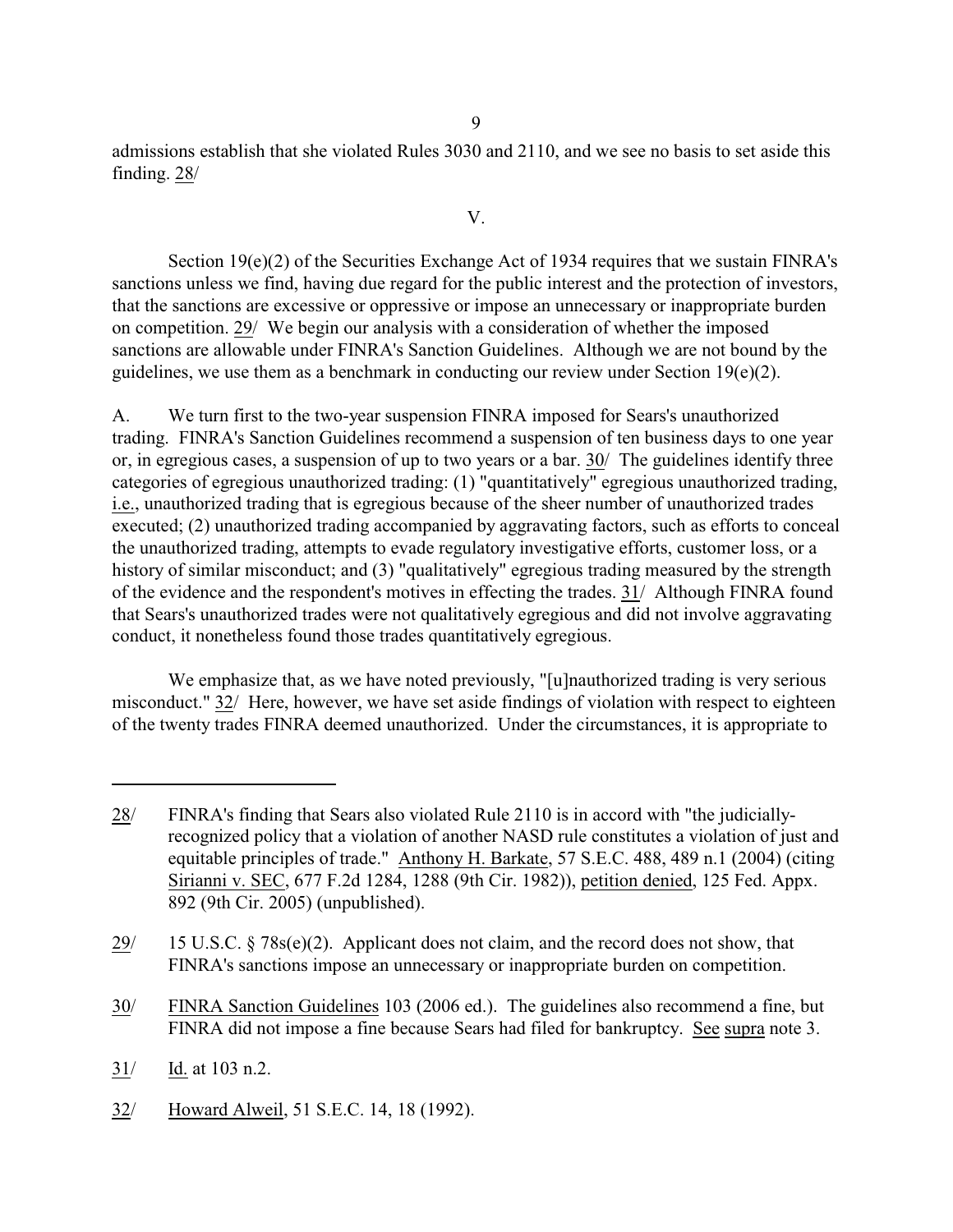remand the proceeding to FINRA so that it may have the opportunity to assess appropriate sanctions on the basis of the unauthorized trading violations that we have sustained. 33/

B. We now turn to the six-month suspension that FINRA imposed for the undisclosed outside business activities. 34/ FINRA's Sanction Guidelines recommend a suspension of up to thirty days when the outside business activities do not involve aggravating conduct. When the outside business activities do involve aggravating conduct, the Guidelines recommend a suspension of up to one year or, in egregious cases, a longer suspension or bar. 35/

FINRA found that Sears's outside business activities involved aggravating conduct "because Sears's tax preparation services involved American Express customers, Sears gave the impression that the services were approved by American Express, and Sears attempted to conceal her activities from American Express by annually certifying that she had no undisclosed outside business activities." Despite these aggravating factors, however, FINRA imposed only a sixmonth suspension in light of the minimal compensation Sears received for the tax services. 36/

34/ FINRA ordered that this six-month suspension was to be served concurrently with the two-year suspension for unauthorized trading.

35/ FINRA Sanction Guidelines at 14.

36/ See id. (stating that the principal considerations in determination sanctions for violations of Rule 3030 include: (1) whether the outside activity involved customers of the firm, (2) whether the outside activity resulted directly or indirectly in injury to customers of the firm and, if so, the nature and extent of the injury, (3) the duration of the outside activity and the number of customers involved, (4) whether the respondent created the impression that the employer (member firm) had approved the activity, and (5) whether the respondent misled his or her employer member firm about the existence of the outside activity or otherwise concealed the activity from the firm).

<sup>33/</sup>  Although we have set aside the findings of unauthorized trading violations based on the Declarations and thus find only two unauthorized trades for purposes of evaluating the egregiousness of Sears's misconduct, FINRA admitted the Declarations properly, see supra note 16, and they may be considered in gauging aggravating factors when assessing appropriate sanctions for the two unauthorized trading violations that we have sustained. Cf. Gateway Int'l Holdings, Inc., Exchange Act Rel. No. 53907 (May 31, 2006), 88 SEC Docket 430, 440 n.30 (noting that "[a]lthough we are not finding violations based on [other] failures [to file timely reports], we may consider them, and other matters that fall outside the [Order Instituting Proceedings], in assessing appropriate sanctions"); Peter J. Kisch, 47 S.E.C. 802, 810 n.23 (1982) (setting aside finding of antifraud violation because "deception practiced on regulatory authorities does not in itself constitute a violation of antifraud provisions" but noting that "it is clearly an aggravating factor to be considered in assessing appropriate sanctions").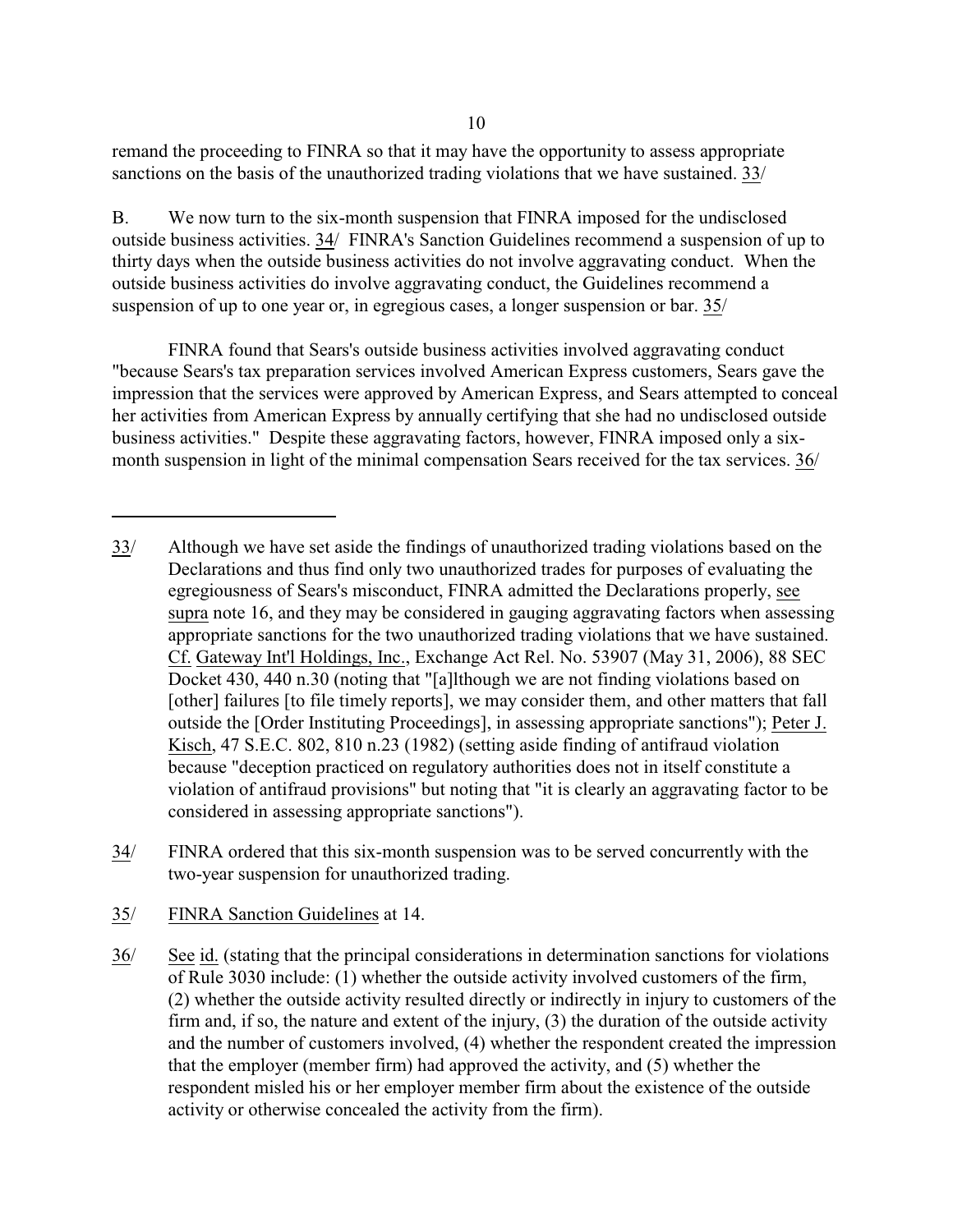Sears argues that the record does not support a finding of aggravating conduct. Although she does not dispute that her tax preparation services involved AMEX customers, she contends that her failure to advertise her tax services to her clients and her receipt of only minimal compensation "flatly contradicts" the finding that she gave the impression that her tax preparation services were approved by AMEX. We disagree. Clients whom Sears assisted with their tax returns in Sears's office could have easily received the impression that AMEX approved her activities regardless of whether Sears advertised those services or charged minimal fees. Sears also argues, as she argued with respect to the underlying violation, that, rather than concealing her activities from AMEX, AMEX was "well aware" of her assistance to her clients because she maintained copies of the tax returns in her files. Notwithstanding Sears's retention of the tax returns in her client files, Sears failed to disclose her activities on AMEX's outside business activities form. In our view, Sears has not refuted the facts establishing aggravating conduct.

We also find that the six-month suspension is not excessive or oppressive. Rule 3030 ensures that member firms "receive prompt notification of all outside business activities of their associated persons so that the member's objections, if any, to such activities could be raised at a meaningful time and so that appropriate supervision could be exercised as necessary under applicable law." 37/ As we stated in an analogous context, it is a "prophylactic rule designed to assure that an employee engages in conduct consistent with his duties to his employer and its clients." 38/ Sears's misconduct, however, deprived customers of the oversight and supervision provided by Sears's employer firm. 39/ The nature of a Rule 3030 violation indicates, as reflected in the sanction guidelines, that a suspension provides an appropriate remedy for such misconduct. Such suspensions are appropriate to "secure compliance with the rules, regulations, and policies of both [FINRA] and [the Commission]." 40/ A suspension in this case will impress upon Sears the importance of complying with this requirement in the future.

The individual facts of this case suggest that a suspension of six months is appropriately remedial and not punitive. The aggravating conduct noted above -- the involvement of Sears's clients in her outside business activities, the impression Sears gave that her member firm approved her activities, and the repeated failure by Sears to disclose her activities on AMEX's outside activities disclosure form -- warrants a suspension over thirty days and up to one year. As FINRA noted, the minimal compensation Sears received -- approximately \$3,000 -- indicates

<sup>37/</sup> Proposed Rule Change by NASD Relating to Outside Business Activities of Associated Persons, Exchange Act Rel. No. 26063 (Sept. 6, 1988), 41 SEC Docket 1254, 1254.

<sup>38/</sup> Burns, 52 S.E.C. at 829 (discussing equivalent NYSE rule).

<sup>39/</sup> Micah C. Douglas, 52 S.E.C. 1055, 1060 (1996) (finding that applicant's failure to inform his employer firm of his outside business activities "deprived potential customers of the oversight and supervision provided by [applicant's] employer firm").

<sup>40/</sup> See Boruksi v. SEC, 289 F.2d 738, 740 (2d Cir. 1961).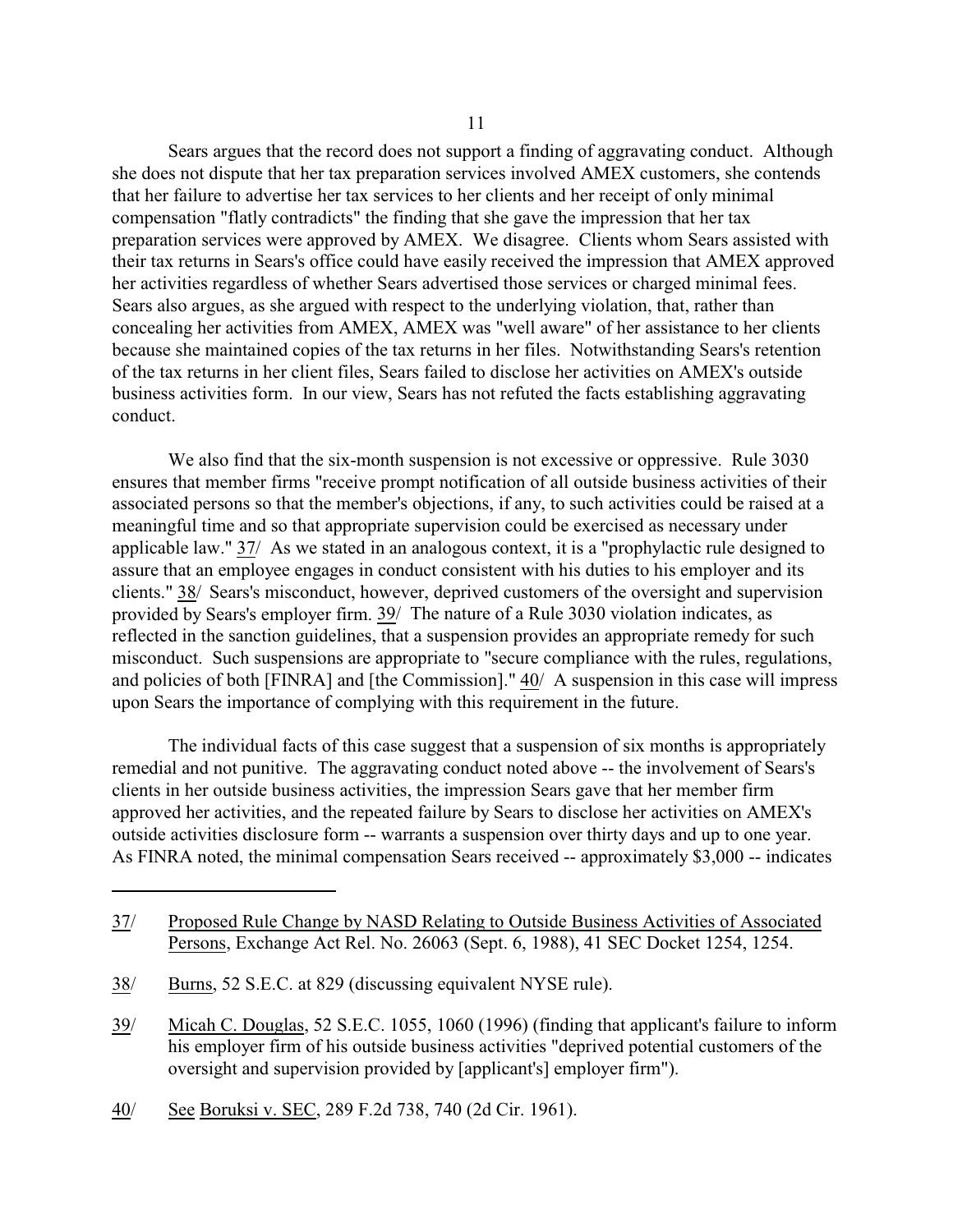that a suspension of less than a year is appropriate. Sears raises no other facts, however, that mitigate her misconduct. 41/ We conclude, based on all the facts, that a six-month suspension is neither excessive or oppressive and therefore satisfies the standard set forth in the Exchange Act.

An appropriate order will issue. 42/

By the Commission (Chairman COX and Commissioners ATKINS and CASEY).

Florence E. Harmon Acting Secretary

<sup>41/</sup>  Although Sears argues that lesser sanctions are warranted due to FINRA's reliance on Zue's testimony, we noted above that FINRA based its findings on Sears's own testimony.

<sup>42/</sup>  We have considered all of the parties' contentions. We have rejected or sustained them to the extent that they are inconsistent or in accord with the views expressed in this opinion.